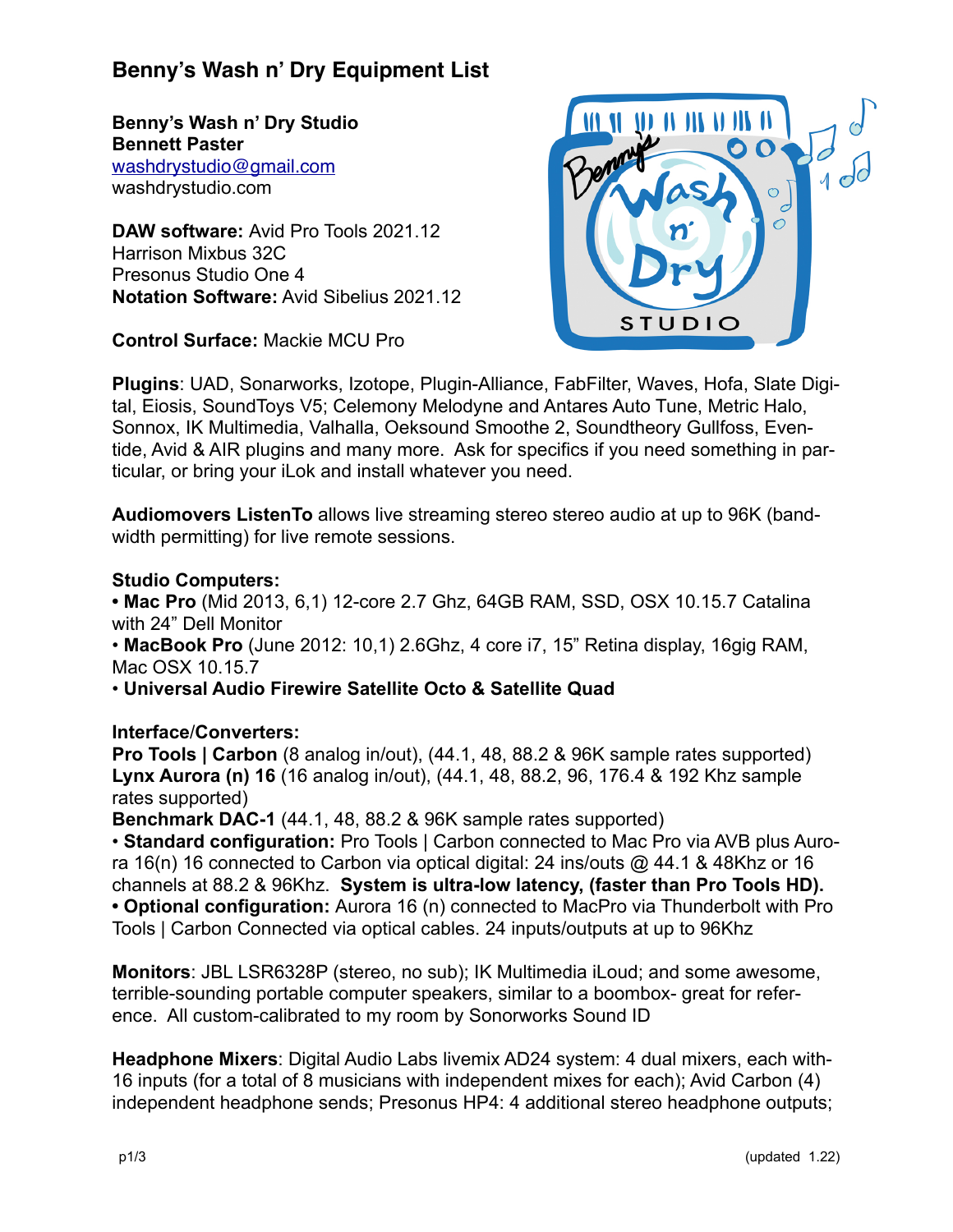## **Benny's Wash n' Dry Equipment List**

**Headphones:** Audio Technica ATH M-50 (4) and M40 (2), Status Audio CB-1 (5), Direct Sound (Xtreme Isolation), Sony

**Preamps**: Pendulum MDP1 (2 channel tube) API 3124m+ (4 channel) John Hardy M-1 (4 channel, all w/ transformer) Focusrite ISA428 (4 channel) Pro Tools | Carbon (8 channel) Presonus Digimax FS (8 channel)

**Mics**: ADK Z-Mod 67 (tube condenser styled after Neumann U67) ADK Z-251 (tube condenser styled after Telefunken 251) Lawson L47 MKII (tube condenser, styled after a Neumann U47) Schoeps CMC64 (2) (cardiod) (matched pair) Gefell M930 (2) (matched pair) AKG 414 BULS (2), D112 Samar VL 37 Ribbon Microphone (2) Audio Technica 4051 (cardioid) (2) Shure SM57 (2), SM 58 (2), SM7, SM59, KSM8 Audix D6, VX10 Beyerdynamic M201, TGx180s Sennheiser 421 mk2, e609 Avenson Audio STO2 (2) (omni) Cascade Fathead II (2) (ribbon mic) EV RE20, N/D 767a

**DI:** Radial JDI (stereo, with Jensen transformer) Countryman Audio Whirldwind IMP-2

**Studio**: My primary recording space is one long room (approx 18' x 35' x 7') with no separate control room. 2 windows and 1 French door provide natural light. There is a 6 x 8' completely floated isolation booth with a large window. There are 5 gobos (3 with windows, 2 without, 4 are two pieces, top and bottom) which I can move to adjust the rooms acoustics and isolation possibilities. There is a bathroom and a front hall area that allow for some additional isolation locations. Thinly-carpeted wood floors throughout. Acoustic panels, iso-booth and custom acoustic design by Joe Salvatto. The studio is heated and air conditioned.

**Piano**: **1933 Steinway B** (6'10") with original soundboard, but restrung and with a rebuilt action (1996/2007)- the action is a bit heavy, but very even and meticulously regulated. It sounds warm, present, full and thick- great for jazz, rock, pop etc.

**Keyboards**: Hammond CV Organ (moded with percussion and reverb to be as a C2) with Leslie 21H (3 speed mod: Chorale, Tremolo, Brake), Rhodes Stage 73, 2 different Wurlitzer 200As, Hohner D6 Clavinet, Moog Minimoog Model D, Moog Prodigy, Ober-